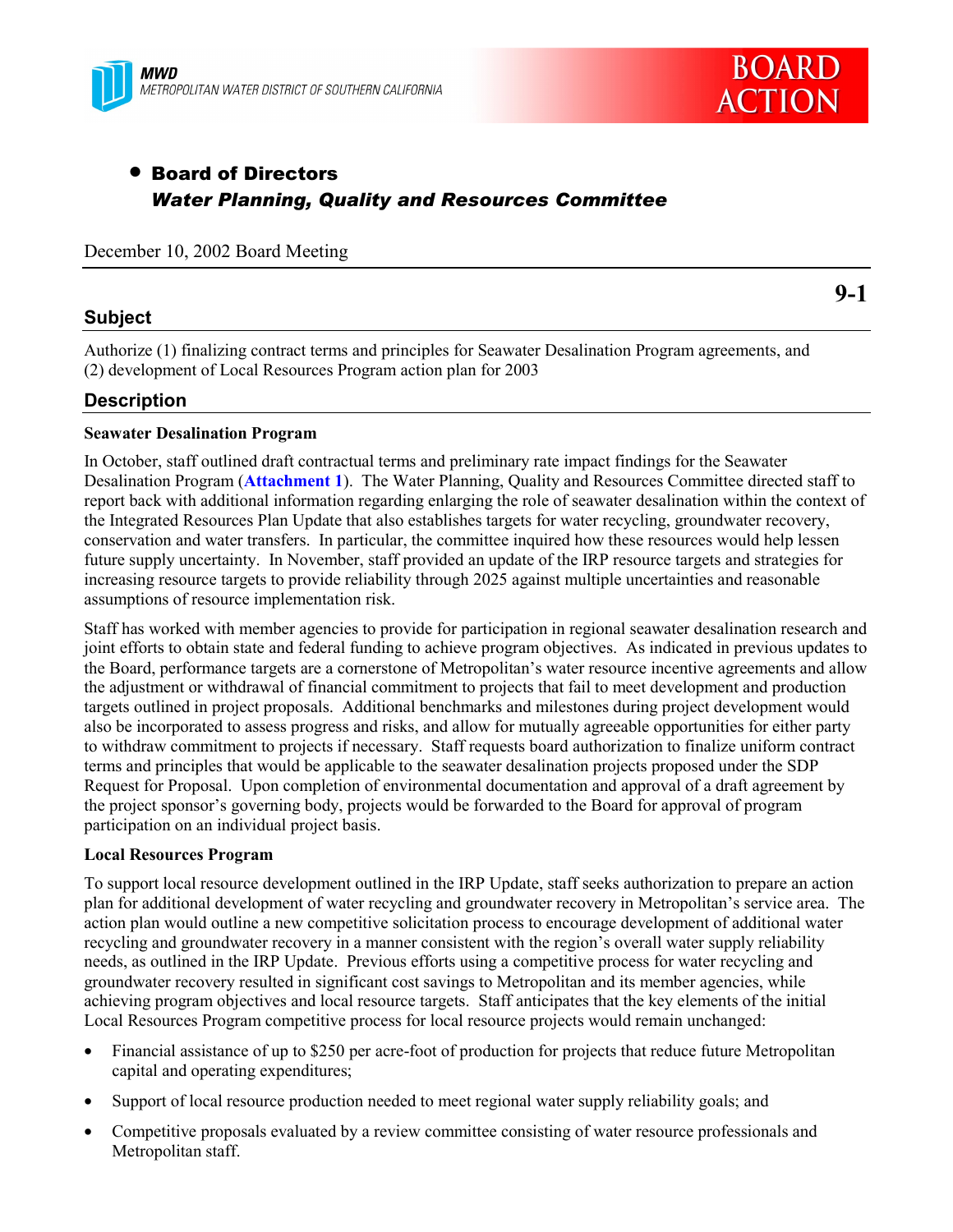The policy principles adopted by the Board in December 1997 (**Attachment 2**) will continue to serve as guidelines for defining administrative rules for the development of cost-effective water recycling and groundwater recovery projects. Staff would prepare, for board action in the first quarter of 2003, an action plan for the LRP to develop an additional 65,000 acre-feet per year of water recycling and groundwater recovery projects as outlined in the IRP Update.

### **California Environmental Quality Act (CEQA)**

CEQA determination for Option #1:

The proposed action is not defined as a project under CEQA, because it involves continuing administrative activities, such as general policy and procedure making (Section 15378(b)(2) of the State CEQA Guidelines). In addition, the proposed action is not subject to CEQA because it involves other government fiscal activities, which do not involve any commitment to any specific project that may result in a potentially significant physical impact on the environment (Section 15378(b)(4) of the State CEQA Guidelines).

The CEQA determination is: Determine that the proposed action is not subject to CEQA pursuant to Sections 15378(b)(2) and 15378(b)(4) of the State CEQA Guidelines.

CEQA determination for Option #2:

None required

#### **Policy**

Policy principles for brackish and seawater desalination, adopted by the Board on Feb. 13, 2001 (Minute Item 44356)

SDP and administrative guidelines, approved by the Board on Aug. 20, 2001 (Minute Item 44578)

LRP Principles as guidelines for defining administrative rules for the LRP, approved by the Board Dec. 9, 1997 (Minute Item 42751)

#### **Board Options/Fiscal Impacts**

#### **Option #1**

Adopt the CEQA determination and authorize finalizing contract terms and principles for the Seawater Desalination Program agreements and development of a Local Resources Program action plan for 2003. **Fiscal Impact:** None at this time. Fiscal impact to be determined on an individual project basis.

#### **Option #2**

Do not authorize finalizing contract terms and principles for seawater desalination program agreements or development of a Local Resources Program action plan for 2003. **Fiscal Impact:** None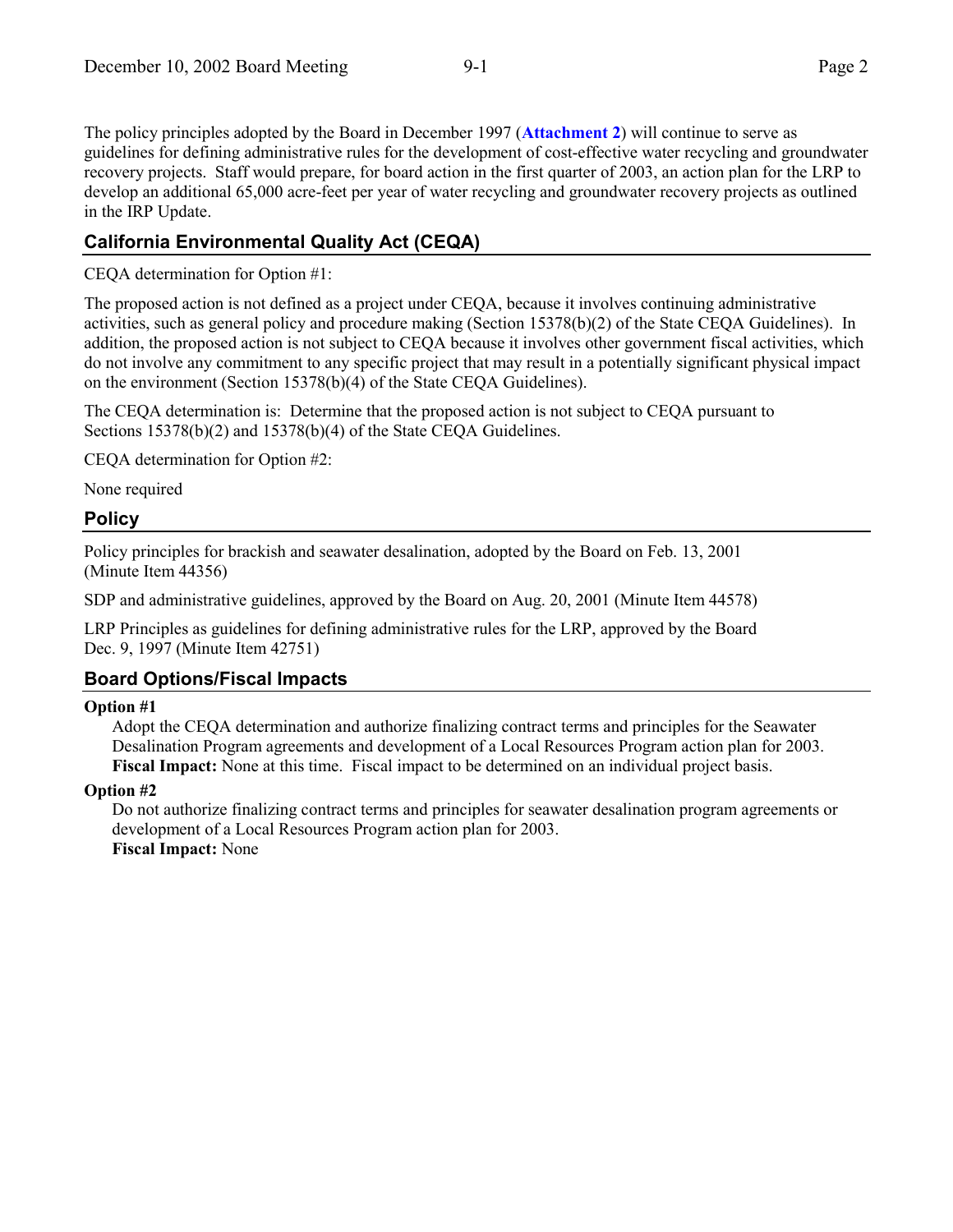### **Staff Recommendation**

Option #1

11/15/2002 *Stephen N. Arakawa Date*

*Manager, Water Resource Management*

stet 11/22/2002 K **ی** *Ronald R. Gastelum Date*

*Chief Executive Officer*

Attachment 1 - Letter 8a, October 7, 2002 Committee Meeting

**Attachment 2 - Local Resources Program Principles** 

BLA #2066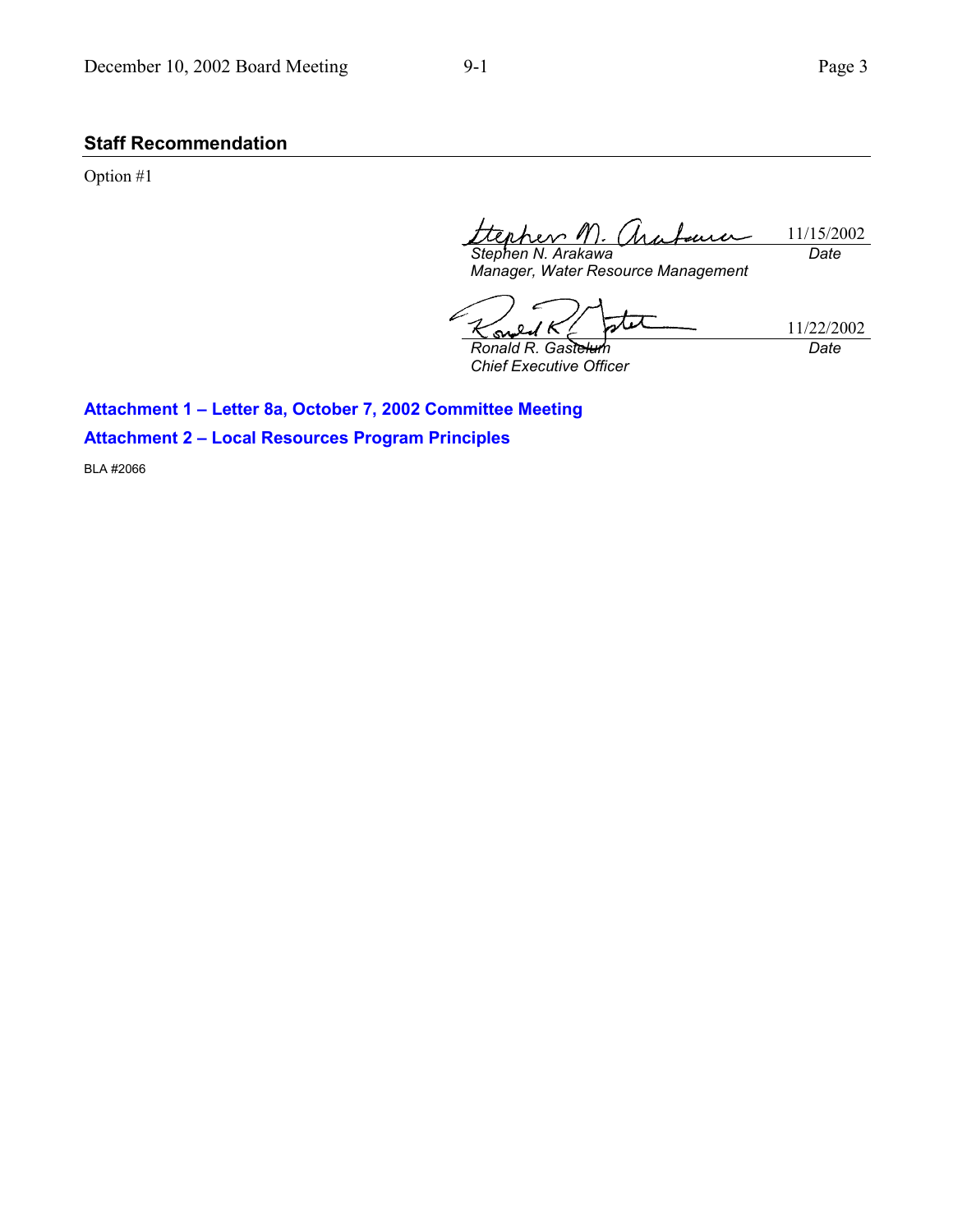



METROPOLITAN WATER DISTRICT OF SOUTHERN CALIFORNIA



# **. Water Planning, Quality and Resources Committee**

October 7, 2002 Committee Meeting

#### **Subject**

**8a** 

Proposed draft contractual terms and preliminary rate impact findings for Seawater Desalination Program

## **Description**

In September 2002, staff provided an update on the Seawater Desalination Program (SDP) and seawater desalination research activities. The update highlighted preliminary results by the review committee, which indicated that the San Diego County Water Authority's Carlsbad Seawater Desalination Project was considered by staff to be the most responsive to the Request For Proposals (RFP). Staff also recommended moving forward with the other proposals received in light of an expanded seawater desalination potential of up to 150,000 acre-feet (AF) per year as a buffer supply under the Integrated Resource Plan (IRP) Update.

Staff has taken the initial step of providing information in three critical areas related to program implementation: (1) rate impact analysis, (2) outline of contractual principles and key terms, and (3) assessment of seawater desalination as part of a buffer supply in the context of the IRP Update.

#### **Rate Impacts**

Financial and project production information provided by the respondents was used to estimate the rate impacts if Metropolitan contributed to all five projects. The other major assumption in this preliminary analysis is that water sales would be between 1.8 million and 2.2 million AF. While costs, production, and implementation schedules will be refined over time, preliminary analysis shows that Metropolitan's water rate would include about \$8/AF beginning in 2007 to fund these projects. As additional production comes on-line, the water rate will need to include around \$18-20 per AF for the projects. A graph that illustrates rate impacts over time is shown in Attachment 1. It should be noted that this analysis does not yet account for expenditures that may be reduced as a result of the development of a sizable desalination supply. Hence, these projects could reduce Metropolitan's need to secure water transfers and allow Metropolitan to defer or reduce capital expenditures for treatment and conveyance projects. As project schedules are refined and impacts on other Metropolitan expenditures are integrated in the analysis, these rate impacts will be adjusted.

#### **Outline of Contractual Principles and Key Terms**

As indicated in the RFP, performance targets will be incorporated into all SDP agreements, which would allow Metropolitan to adjust or withdraw financial commitment to projects that fail to meet development and production targets outlined in project proposals. Failure to meet SDP performance provisions would result in adjustments to the amount of scheduled production Metropolitan would financially support and, in extreme cases, complete withdrawal of Metropolitan commitment to the project.

As reported by staff last month, additional benchmarks and milestones during project development would also be incorporated into agreement terms to assess progress and risks associated with project development, and allow mutually agreeable opportunities for either party to withdraw commitment to projects if necessary. Upon the completion and processing of environmental documentation and the approval of the agreement by the project sponsor's governing body, projects would be forwarded on an individual basis to Metropolitan's Board for approval of SDP participation. Attachment 2 outlines draft agreement terms as originally identified in the RFP. Attachment 3 summarizes a list of expected performance provisions, including benchmarks and milestones to be incorporated into SDP agreements.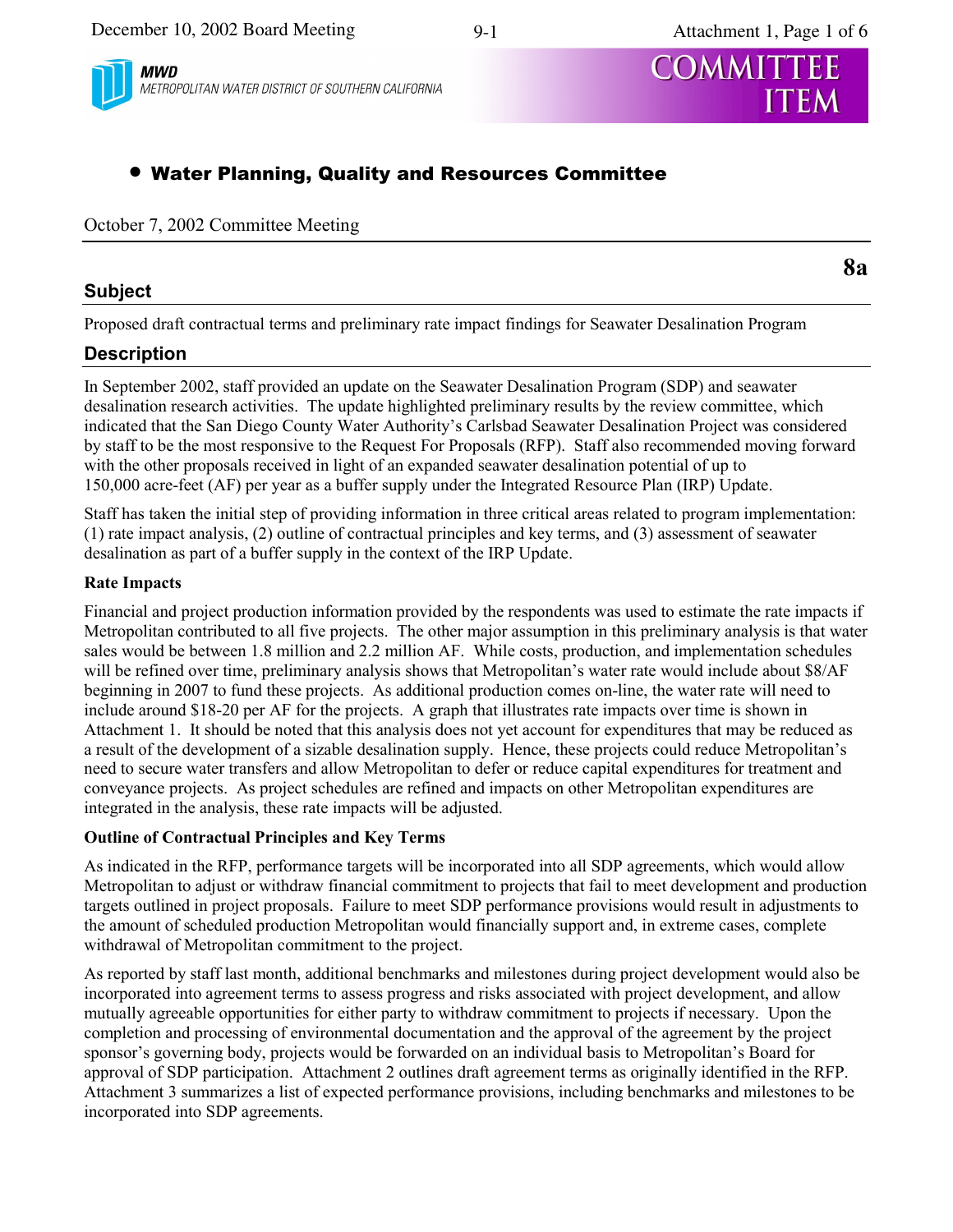| December 10, 2002 Board Meeting   | $9-1$ | Attachment 1, Page 2 of 6 |
|-----------------------------------|-------|---------------------------|
| October 7, 2002 Committee Meeting | 8a    | Page 2                    |

Staff's objective for the SDP agreements is to also include key principles that would provide for member agency participation in regional seawater desalination research, and strengthen and enhance efforts to obtain state and federal funding to achieve program and research objectives. One principle would include a non-compete provision to ensure a cooperative approach to secure additional state and federal funds. Additionally, the principles would specify that state or federal funds obtained through this cooperative approach would be prioritized to sequentially favor research efforts, capital expenditures for desalination or power facilities, operations and maintenance costs, and local integrating infrastructure. Finally, the agreement would stipulate that benefits derived from state, federal, or Metropolitan funded research or project production would be shared among all member agencies. The next step is for staff to work with the member agencies in developing agreement principles, which would need to be presented to the Board for consideration and approval.

#### **IRP Buffer Supply**

The five project proposals received under the SDP would provide water in advance of current IRP targets for local project supply development. The stated production from these and future projects will be incorporated into a revised local project target as part of a buffer supply in the IRP Update. Seawater desalination would be one part of a buffer supply. A buffer supply is developed in advance of need to mitigate factors of uncertainty in the IRP, such as unexpected increases in demands or reduced local and imported water supplies. A buffer supply would be developed in stages based on criteria developed through the IRP Update. Current estimates of this buffer supply are about 400,000 AF of supply by 2010 above resources needed to provide regional water supply reliability. After considering existing assets on the State Water Project and Colorado River, and general uncertainty in local supply development and planning assumptions, additional buffer supplies beyond these seawater desalination projects should be reviewed as part of the IRP Update process. Critical to the analysis will be the definition of targets for development of water recycling, groundwater recovery and water conservation, and how collectively these resources and seawater desalination meet Metropolitan's regional reliability objectives.

#### **Policy**

Board Letter 9-12, dated February 13, 2001, adopting policy principles for brackish and seawater desalination

Board Letter 9-6, dated August 20, 2001, approving the Seawater Desalination Program and Administrative Guideline

Board Letter 8-9, dated October 16, 2001, approving the Seawater Desalination Research Program

#### **California Environmental Quality Act (CEQA)**

CEQA determination for Staff Recommendation:

The proposed action is not defined as a project under CEQA because it involves continuing administrative activities, such as general policy and procedure making (Section 15378(b)(2) of the State CEOA Guidelines). In addition, where it can be seen with certainty that there is no possibility that the proposed action in question may have a significant effect on the environment, the proposed action is not subject to CEQA (Section 15061(b)(3) of the State CEQA Guidelines).

The CEQA determination is: Determine that the proposed action is not subject to CEQA pursuant to Sections  $15378(b)(2)$  and  $15061(b)(3)$  of the State CEQA Guidelines.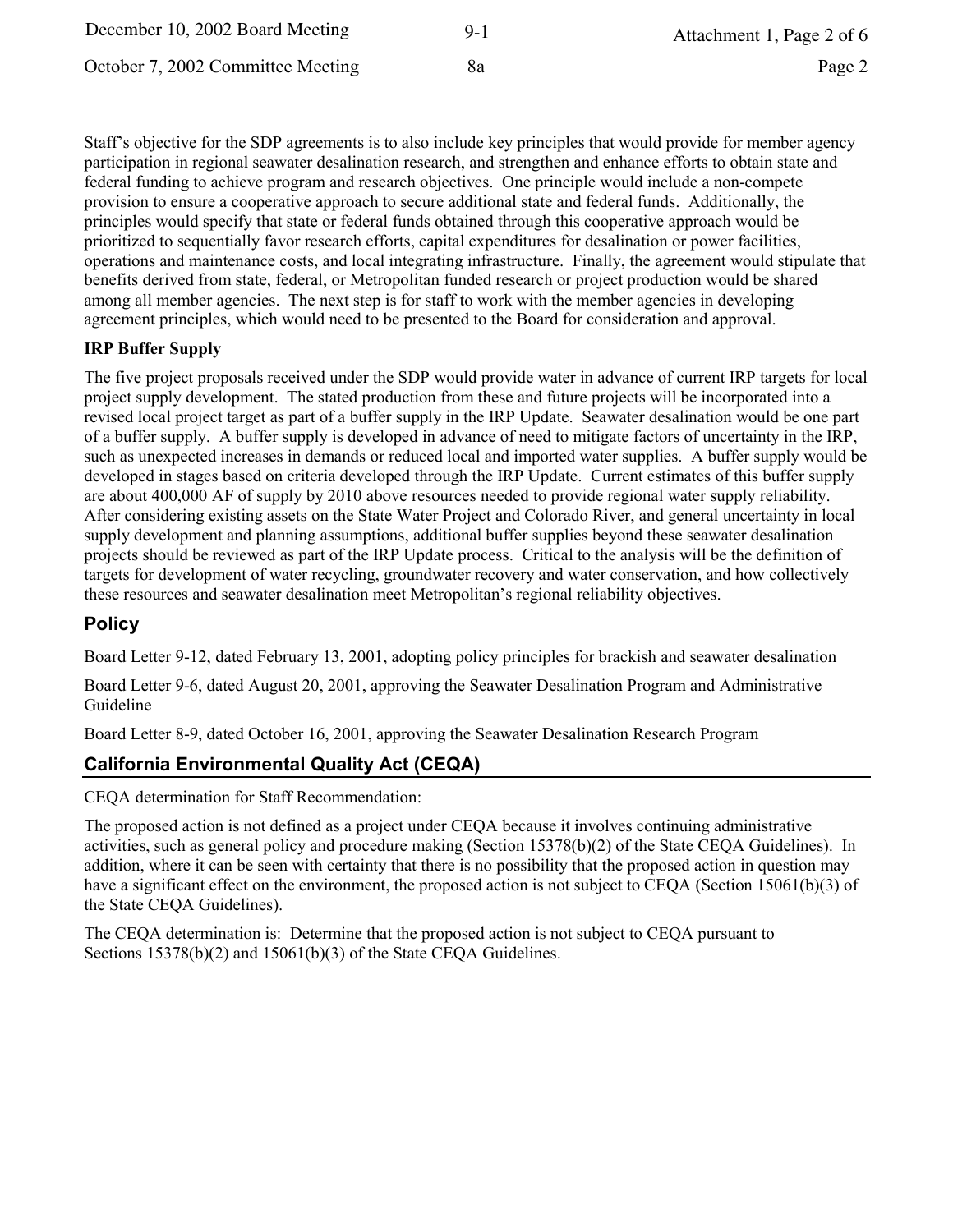#### **Staff Recommendation**

Adopt the CEQA determination and:

- 1. Direct staff to prepare contract principles and general terms and conditions, including principles for research coordination, state and federal funding coordination, and sharing of benefits.
- 2. Return to the Board in November for adoption of principles and direct staff to prepare contracts to offer participating member agencies.
- 3. Direct staff to identify the costs and benefits of expanding the IRP buffer supply by including up to 150,000 AF of seawater desalination production by 2010, and identify costs and benefits of accelerating planned Local Resources Program and conservation programs.

tenhev " 10/1/2002 Stephen N. Arakawa Date

Manager, Water Resource Management

10/1/2002 s Ronald R. Gasteldm Date

**Chief Executive Officer** 

Attachment 1 - Projected MWD Full Service Water Rate (Tier 1 Treated)

Attachment 2 - Seawater Desalination Program Term Sheet

Attachment 3 - Expected agreement performance provisions, benchmarks, and milestones

**BLA #1980**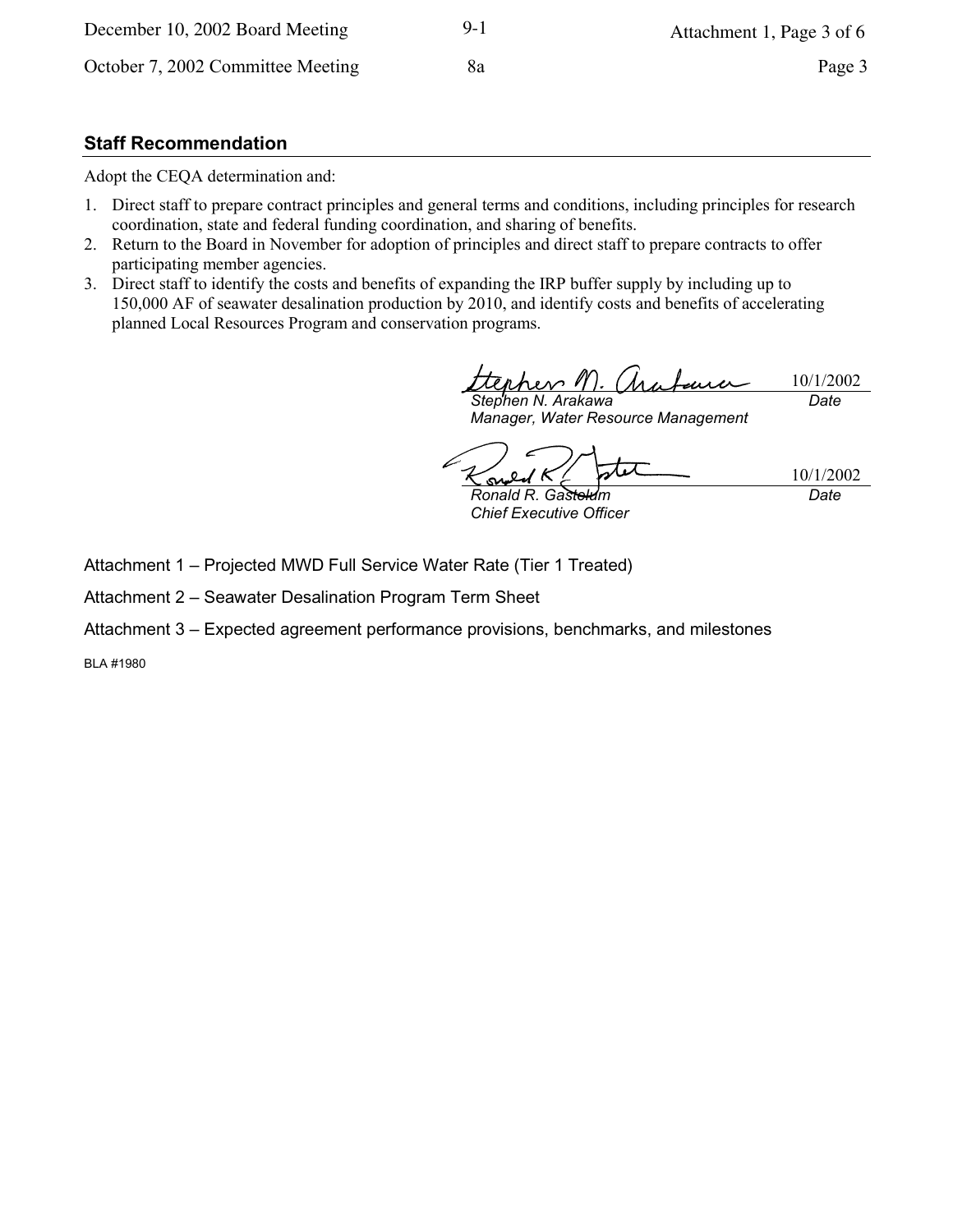# **Projected MWD Full Service Water Rate (Tier 1 Treated)**

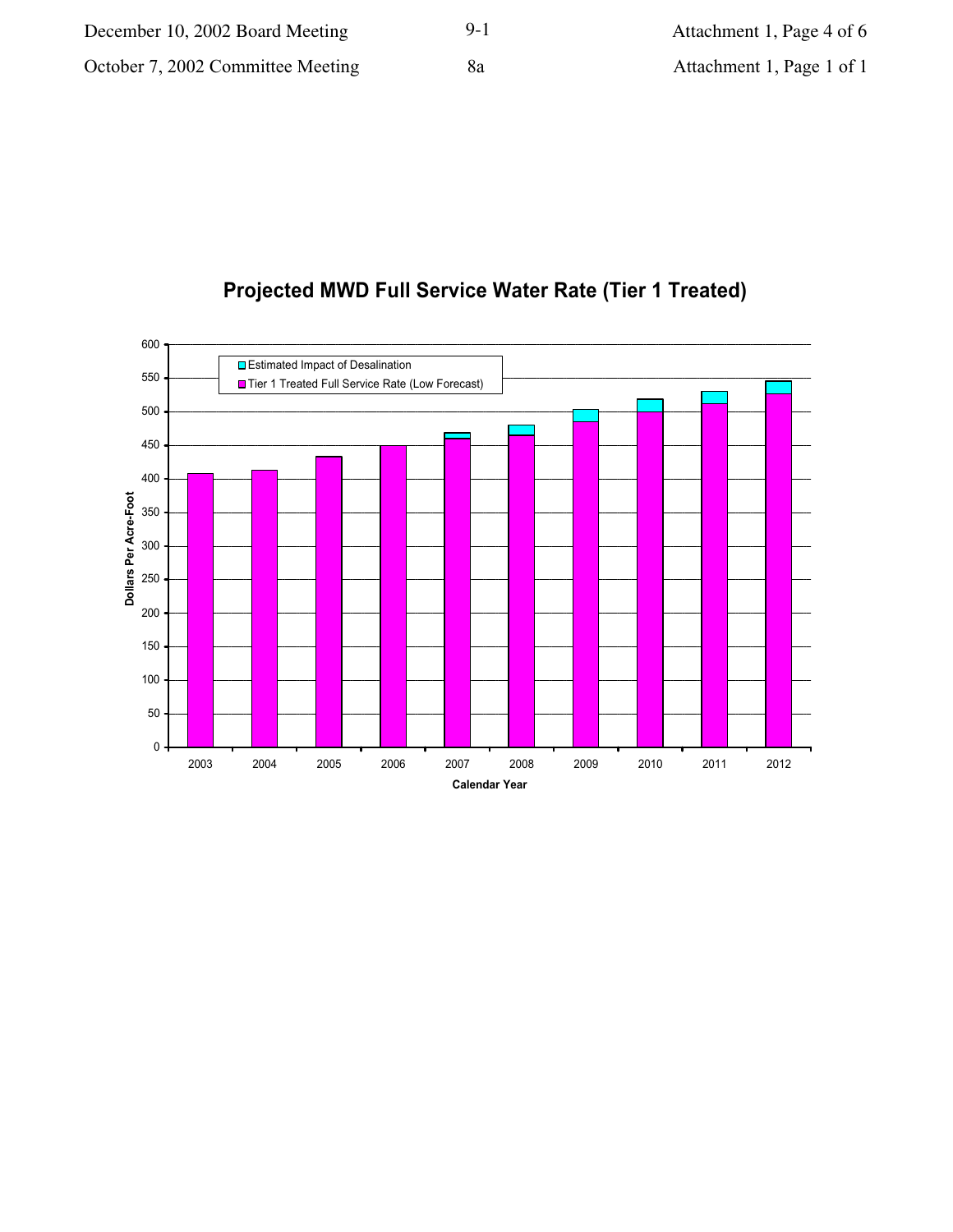# **Seawater Desalination Program<br>Term Sheet**

|                | <b>ARTICLE</b>                 | <b>DESCRIPTION</b>                                                                                                                                                                                                  |  |
|----------------|--------------------------------|---------------------------------------------------------------------------------------------------------------------------------------------------------------------------------------------------------------------|--|
| $\mathbf{I}$ . | Recitals                       | Establishes Metropolitan's Board-adopted Seawater Desalination Policy<br>Principles and Administrative Guidelines as basis for agreement and<br>includes items as necessary from the participation of the agreement |  |
| П.             | Warranties                     | A. Right to distribute and sell Project yield                                                                                                                                                                       |  |
|                |                                | B. Non-discrimination clause                                                                                                                                                                                        |  |
|                |                                | CEQA compliance<br>$\mathcal{C}$ .                                                                                                                                                                                  |  |
| III.           | Ownership and Responsibilities | A. Identifies owner of Project facilities                                                                                                                                                                           |  |
|                |                                | B. Project Responsibilities including design approvals, permits, and<br>operation and maintenance                                                                                                                   |  |
|                |                                | C. Metering requirement                                                                                                                                                                                             |  |
|                |                                | D. Copies of relevant agreements as necessary                                                                                                                                                                       |  |
| IV.            | Project Yield Certification    | Monthly certification of allowable deliveries                                                                                                                                                                       |  |
| V.             | <b>Billing Process</b>         | A. Notification of Project startup                                                                                                                                                                                  |  |
|                |                                | B. Monthly invoices and payment method                                                                                                                                                                              |  |
|                |                                | C. Incentives paid as credit on member agency's monthly water<br>service invoice from Metropolitan                                                                                                                  |  |
| VI.            | Record keeping and Audit       | D. Establish and maintain accounting records of Project production<br>and deliveries                                                                                                                                |  |
|                |                                | Annual data submittals of production records<br>Е.                                                                                                                                                                  |  |
|                |                                | Right to inspect and audit<br>F.                                                                                                                                                                                    |  |
|                |                                | G. Records retention requirement                                                                                                                                                                                    |  |
| VII.           | Term and Amendments            | A. Agreement commencement and termination up to 25-year<br>maximum                                                                                                                                                  |  |
|                |                                | B. Amendment by written mutual consent                                                                                                                                                                              |  |
| VIII.          | Hold Harmless and Liability    | <b>Indemnification Clause</b>                                                                                                                                                                                       |  |
| IX.            | Notice                         | Information for correspondence                                                                                                                                                                                      |  |
| X.             | Successors and Assigns         | Successors and Assigns                                                                                                                                                                                              |  |
| XI.            | Severability                   | Partial agreement invalidity does not affect agreement validity                                                                                                                                                     |  |
| XII.           | Integration                    | Supercede prior negotiations, representations or agreements                                                                                                                                                         |  |
| XIII.          | Governing Law                  | Action in Los Angeles County                                                                                                                                                                                        |  |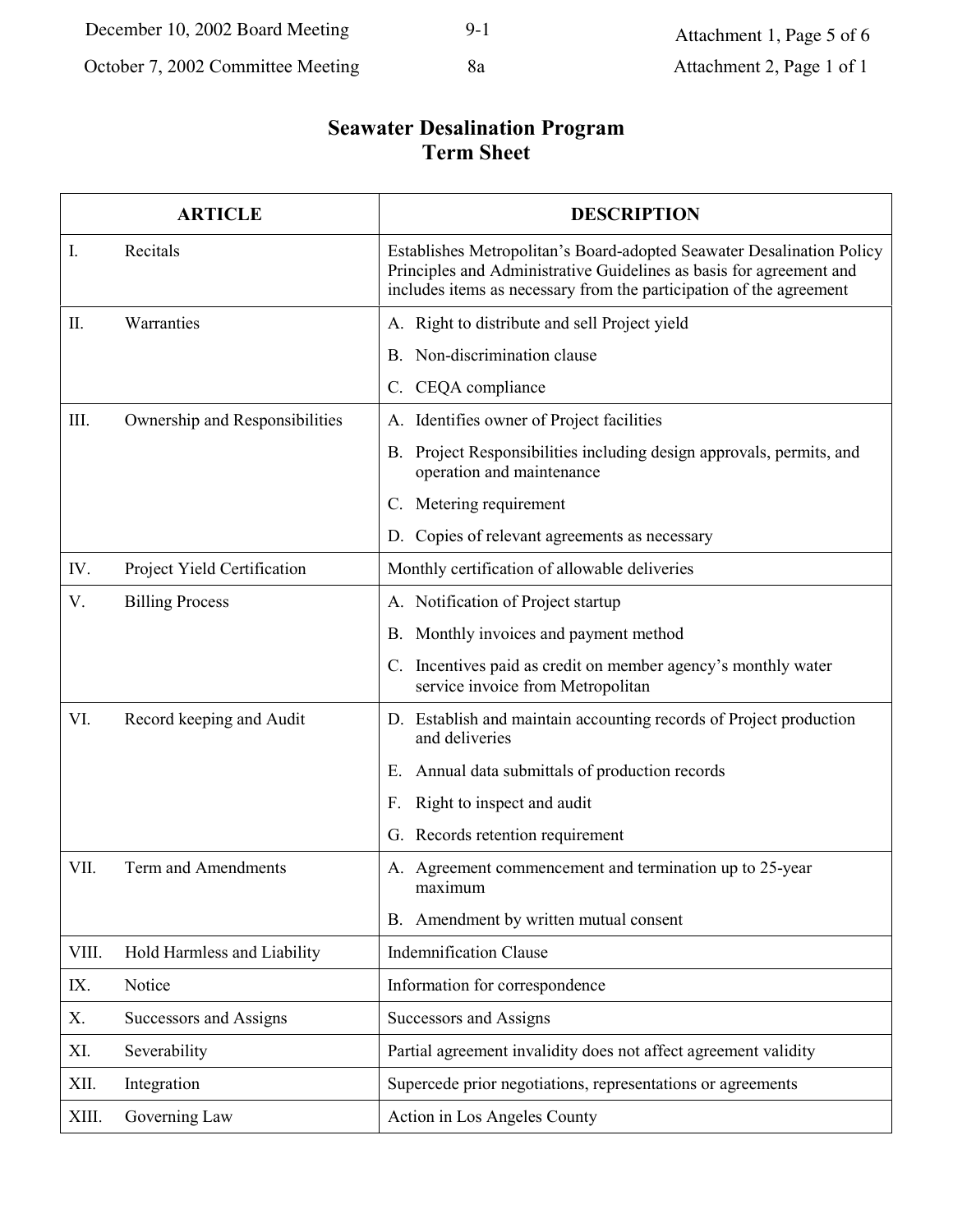| December 10, 2002 Board Meeting   | $9 - 1$ | Attachment 1, Page 6 of 6 |
|-----------------------------------|---------|---------------------------|
| October 7, 2002 Committee Meeting | 8a      | Attachment 3, Page 1 of 1 |

# Expected agreement performance provisions, benchmarks,<br>and milestones

| <b>BENCHMARK/MILESTONE</b>                                     | <b>DESCRIPTION</b>                                                                                                                                                                                                            |  |
|----------------------------------------------------------------|-------------------------------------------------------------------------------------------------------------------------------------------------------------------------------------------------------------------------------|--|
| <b>Project Implementation Schedule</b>                         | Schedule identifying key milestones to assess progress and<br>risks and allow mutually agreeable opportunities for either<br>party to withdraw commitment to projects as necessary.<br>Key milestones include:                |  |
|                                                                | Feasibility Study: Completed document analyzing full-<br>scale project feasibility and implementation issues.                                                                                                                 |  |
|                                                                | Permitting and Regulatory Approval: Permit acquisition<br>schedule including Conditional Use, NPDES, Domestic<br>Water Supply, Coastal Development, RWQCB, DHS,<br>intake/discharge facilities, power plant re-powering, etc. |  |
|                                                                | <b>Third-Party Agreements:</b> Institutional agreements, power<br>purchase arrangements/contracts, project development<br>agreements, etc.                                                                                    |  |
|                                                                | Site selection: Finalize selection of plant site and land<br>acquisition.                                                                                                                                                     |  |
| Performance provisions as outlined<br>in Request for Proposals |                                                                                                                                                                                                                               |  |
| Start construction                                             | Contract date, contract award, actual construction start                                                                                                                                                                      |  |
| Start production                                               | Commence project deliveries.                                                                                                                                                                                                  |  |
| Production targets                                             | Reduced project commitment if minimum threshold<br>requirements are not met.                                                                                                                                                  |  |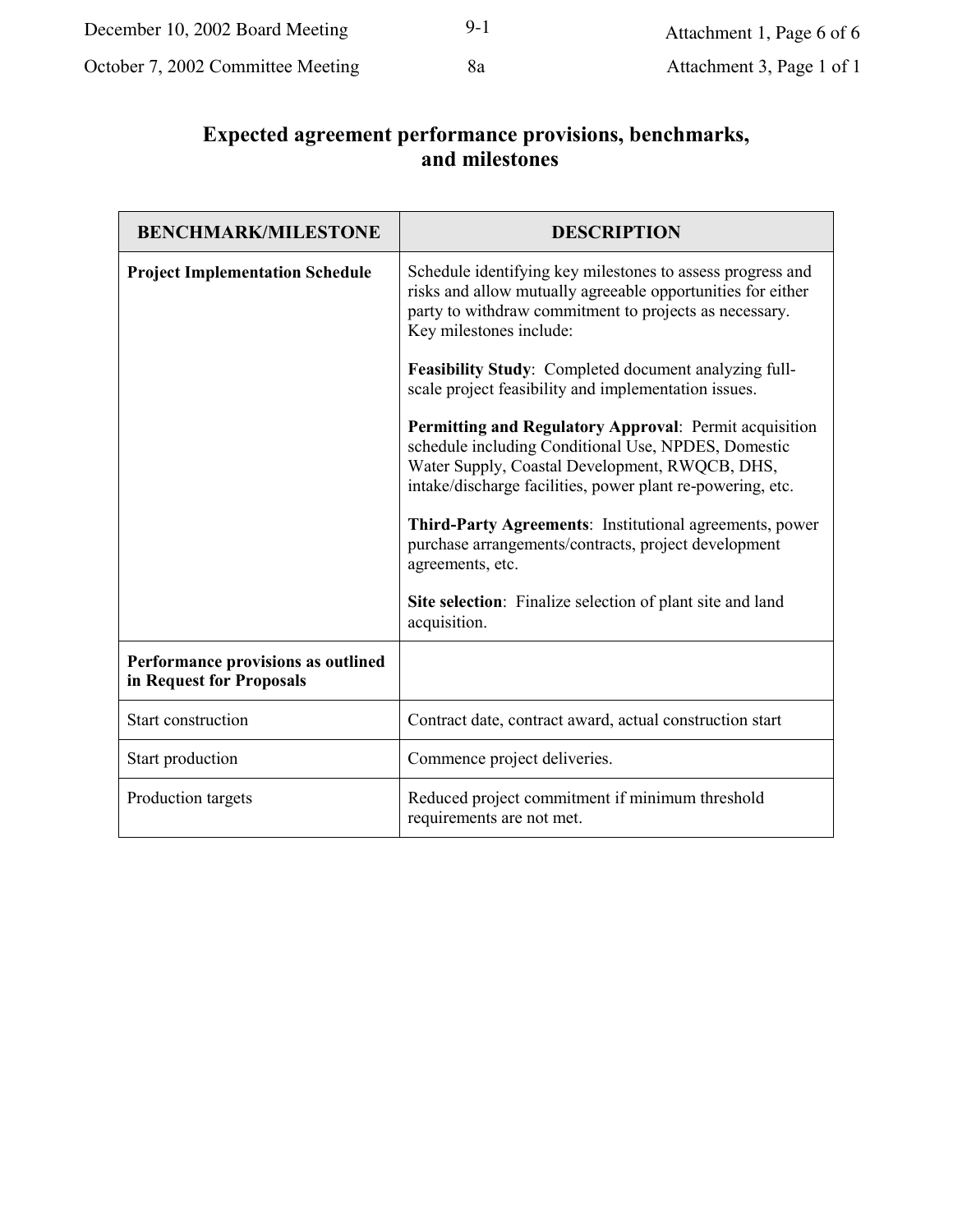Board Letter 7-4, November 21, 1997 Planning and Resources Division

#### Attachment A

#### The Metropolitan Water District of Southern California

#### Local Resources Program (LRP) Principles

November 4, 1997

The Rate Refinement Participants offer the following principles for consideration and approval by the Metropolitan Water District's (MWD) Board of Directors. Upon Board adoption of these principles, MWD staff will work with the member agencies to develop administrative rules. A recommended set of actions and administrative rules to guide implementation of the LRP will then be forwarded to the Board for final approval.

- $1.$ Key goals of the proposed LRP are to:
	- Assist local projects that improve regional water  $a.$ supply reliability and avoid or defer MWD capital expenditures;
	- Emphasize cost-efficient participation in b. developing local water resources;
	- Schedule project production to meet periodically  $C$ . updated IRP local resource targets;
	- d. Minimize administrative cost and complexity;
	- Provide equitable project diversity at the regional e. level; and
	- f. Participate in local project feasibility studies within a specified budget amount.
- $2.$ For LRP projects that reduce future MWD capital expenditures and water supply costs, MWD will provide up to \$250 per acre-foot of production for agreement terms up to 25 years. Where project benefits are less, commensurately lower MWD contributions would be applied.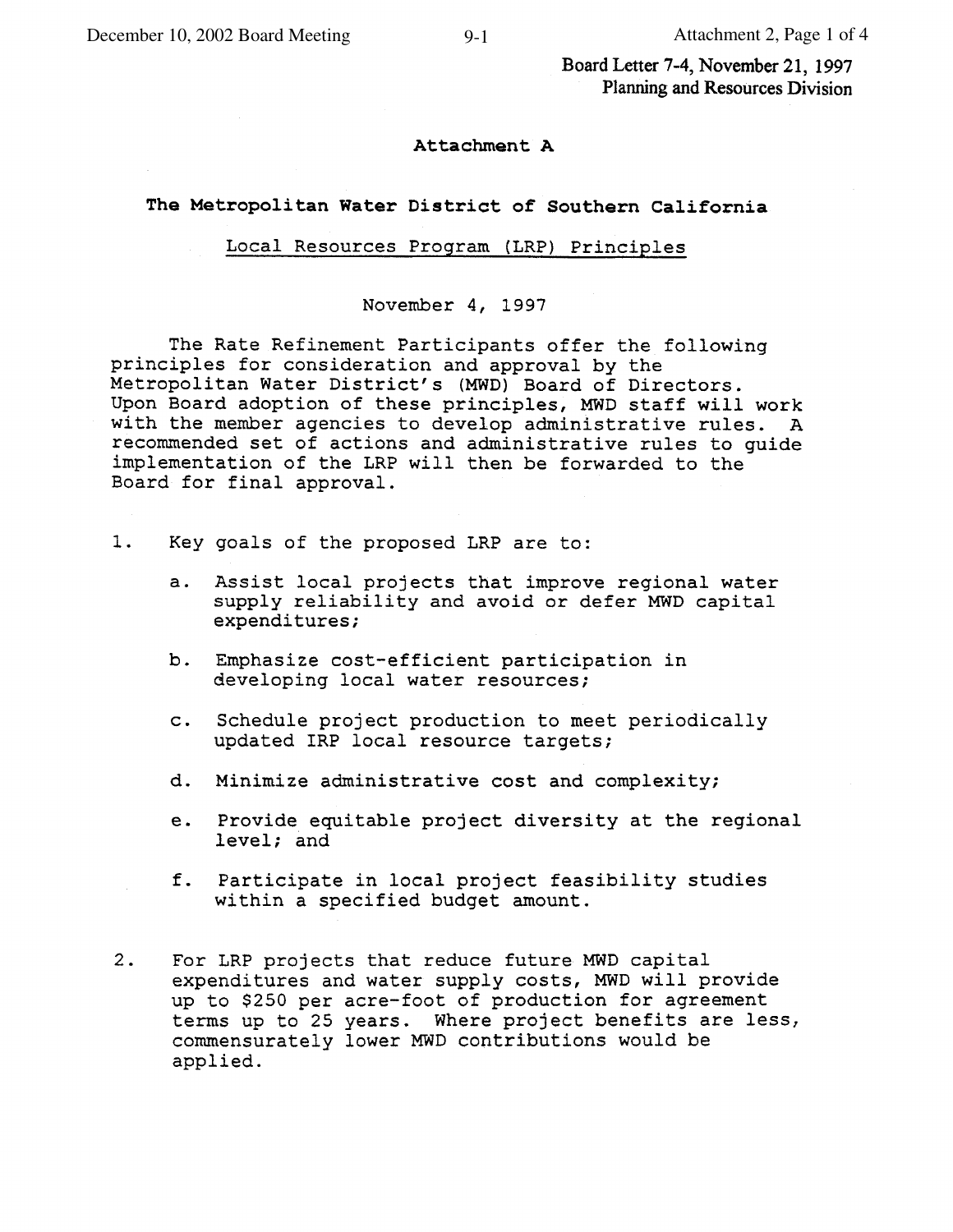- $3.$ An advisory committee shall be established to evaluate applications and make recommendations on proceeding with projects based on a balanced assessment of project attributes. The purpose of the committee is to provide an objective and independent review of proposed projects. Preference will be given to projects based on the following ranking factors.
	- a. Readiness to proceed projects positioned to proceed into construction and operation on a timely basis;
	- b. Diversity of supply projects that increase the diversity of supply at the local level;
	- c. Regional water supply benefits projects that offset a demand for imported supplies or increase regional reliability during periods of shortage and/or emergencies;
	- d. Water quality benefits project water quality improvements that sustain or augment resource production;
	- e. MWD facility benefits projects that avoid, defer or reduce the cost of MWD's treatment and distribution systems;
	- f. Operational reliability and probability of success - projects with secured funding, requlatory approvals, firm markets and superior operational reliability;
	- Increased beneficial uses projects leading the  $g_{\bullet}$ way to increased public acceptance of expanded uses; and
	- h. Cost-effectiveness projects that minimize costs and maximize yield to MWD over the life of the project agreement.

MWD's Board will need to approve the weighting of these factors during adoption of the rules or upon recommendation of the advisory committee.

Project participation shall be subject to MWD Board 4. approval.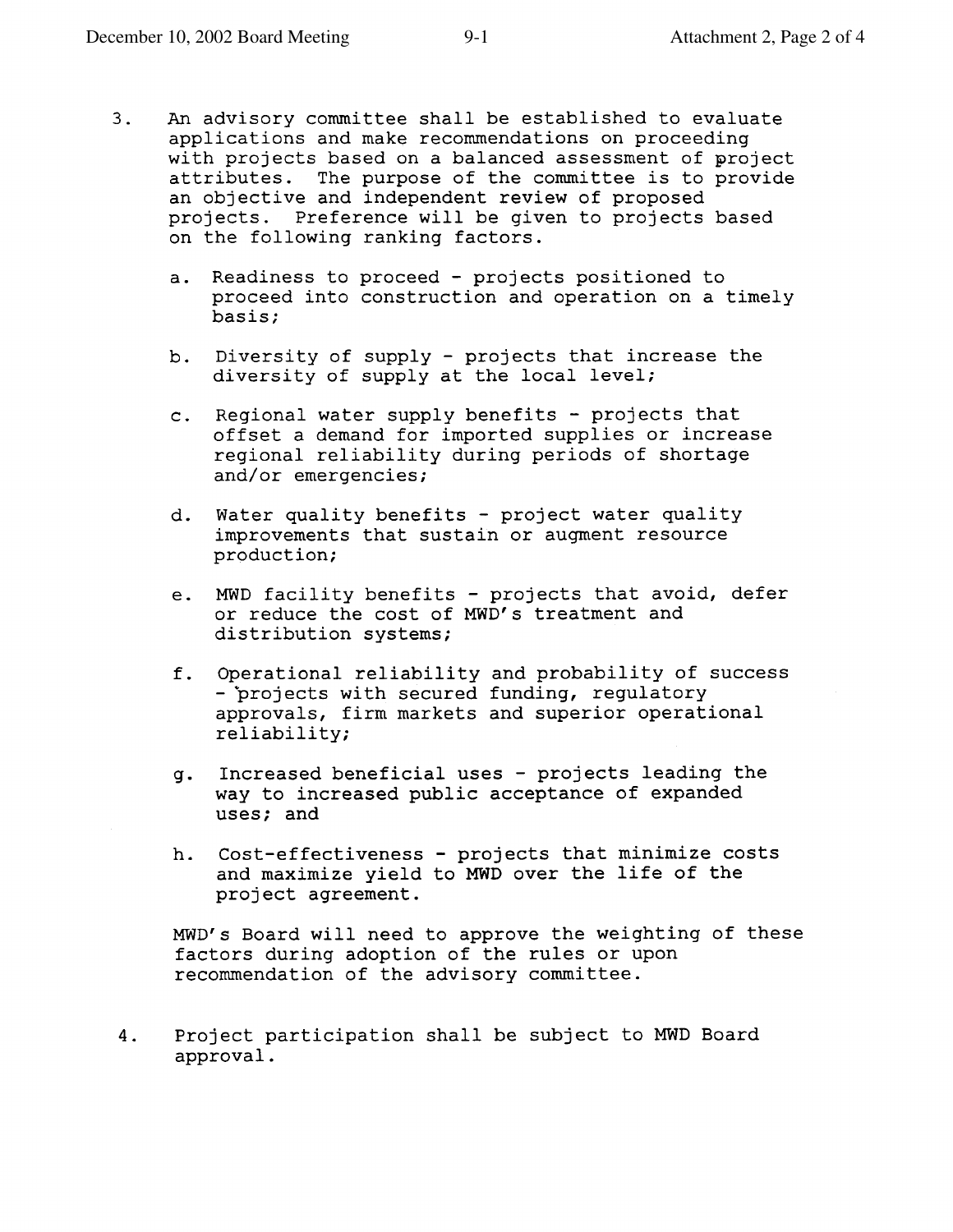- $5.$ LRP agreements shall include water production performance targets to achieve cost-efficiency and reliable production.
- As a transition procedure, Groundwater Recovery Program б. applications received before December 1, 1997 and Local Projects Program applications received before August 1, 1995 are grandfathered and not subject to the new review process; however, agreements for these applications must be executed within 12 months of Board adoption of these LRP Principles. Grandfathered applications that fail to meet the agreement execution deadline and all other applications will be evaluated under new LRP rules.
- $7.$ Agencies with existing temporary LRP advance conversion amendments shall have the option to convert to the final LRP under the following conditions:
	- a. Existing contract limits shall be recognized;
	- b. Projects shall not be subject to the evaluation process described in Principle #3;
	- c. The sliding scale methodology used for calculating the MWD Contribution under the temporary LRP amendments shall remain in effect permanently;
	- d. Contracts shall include applicable administrative terms consistent with the final LRP; and
	- Production schedules shall be provided by the  $e<sub>1</sub>$ agencies consistent with Principle #5.